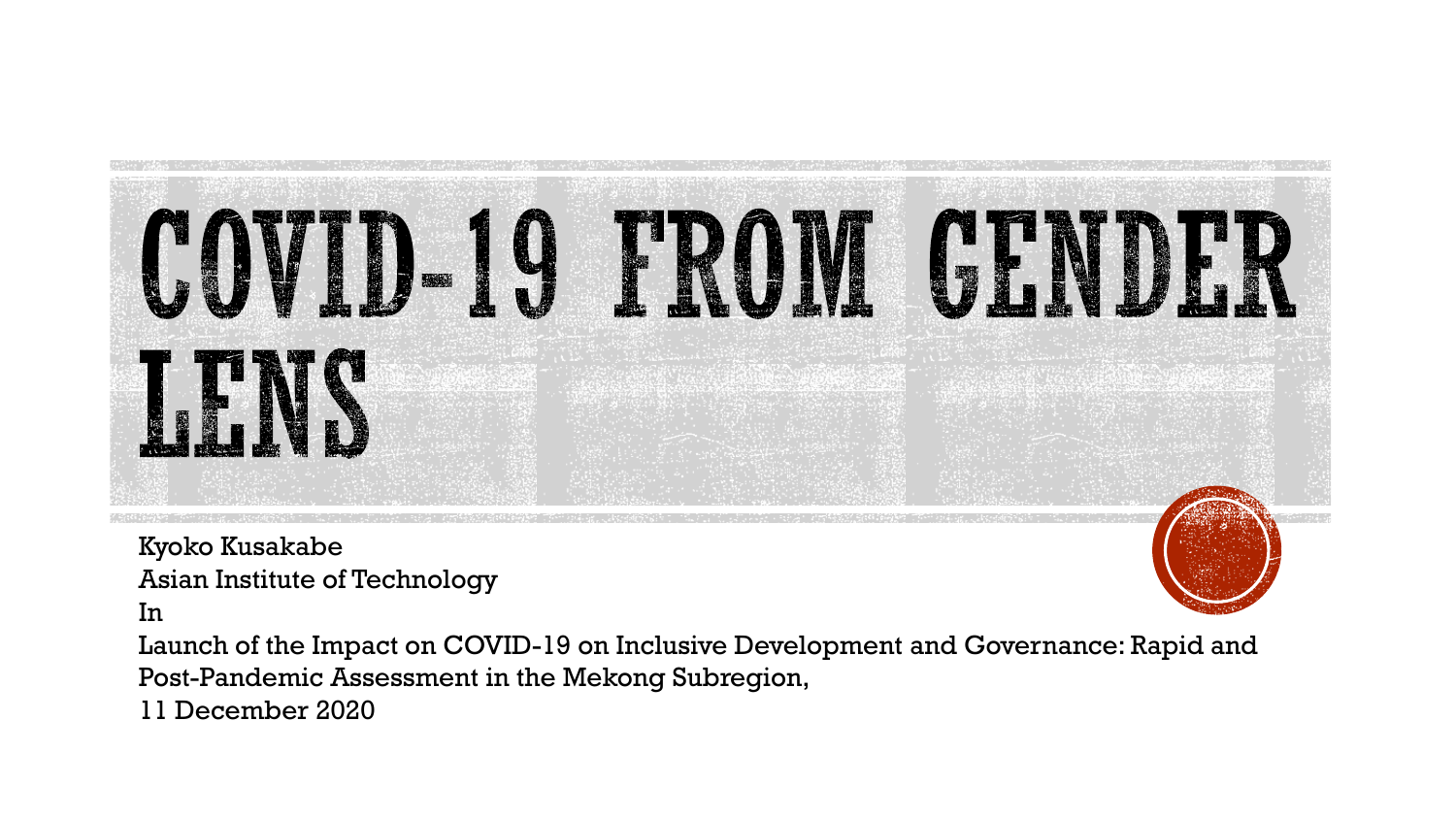## GENDERED IMPACT OF COVID-19 PANDEMIC

- Loss of employment
- Increase in domestic violence
- **Food security**
- **.** Increase in workload for women
- Workers in the frontline
- Access to support

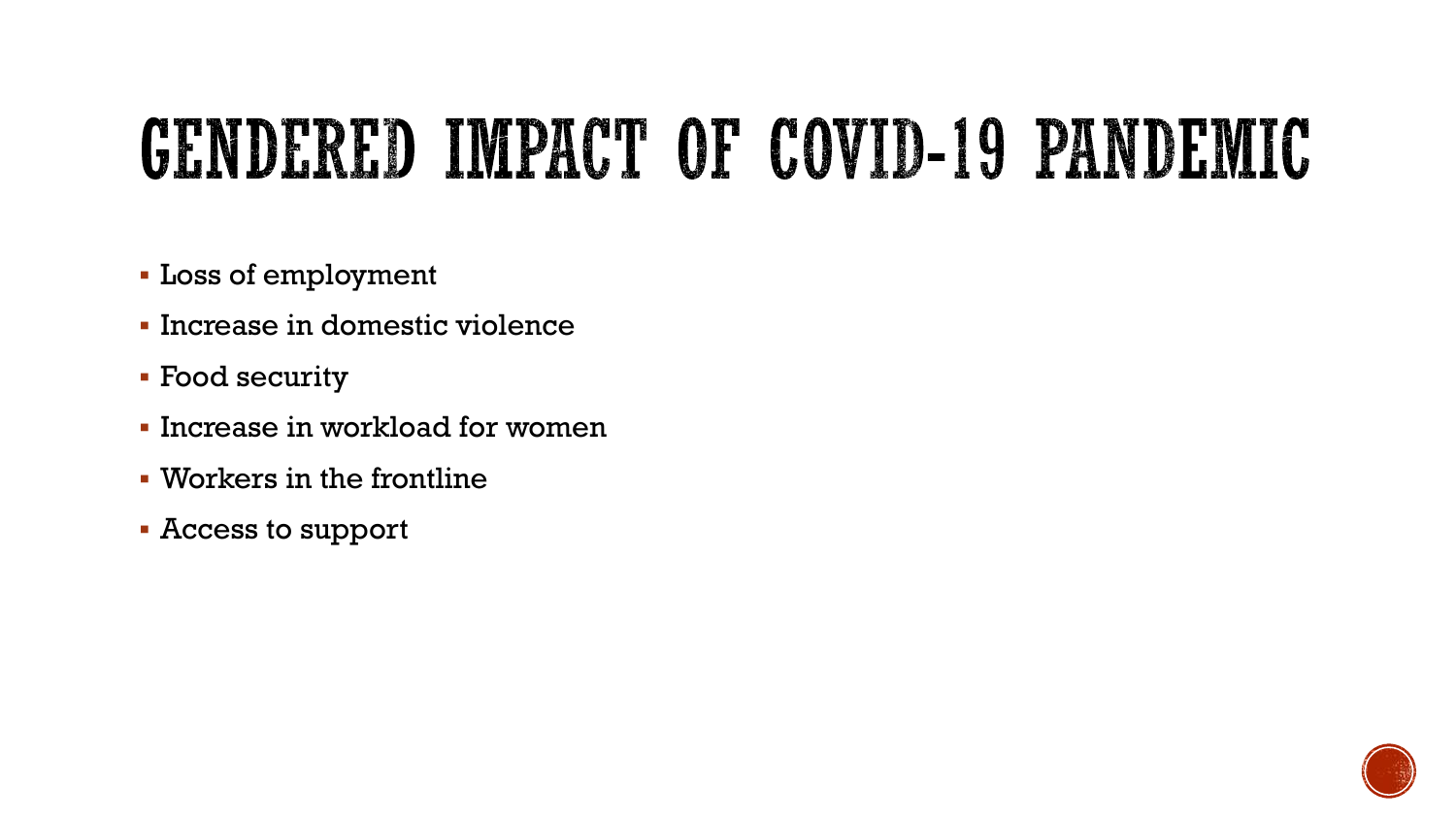# LOSS OF EMPLOYMENT

- 140 million full-time jobs may be lost due to Covid-19
	- Women's employment is 19% more at risk than men (UNWomen 2020)
- **There are predominantly more women workers in garment factories** 
	- **One in five women in Cambodia and one in nine women in Myanmar work in garment** industry (ILO 2020)
	- $\blacksquare$  78% of garment workers in Vietnam and 90% of garment workers in Lao PDR are women. (UNWomen 2020)
	- **Demand for clothing decreased by 50% (Global is Asian 2020)**
- There are predominantly more women in informal sectors
	- 25% of self-employed women lost their jobs (21% for men)
	- $\bullet$  94% of women in Cambodia and 87% of women in Myanmar work in informal sector (UNESCAP 2020)
	- Informal sector are lost more than formal sector + they do not qualify for social protection.

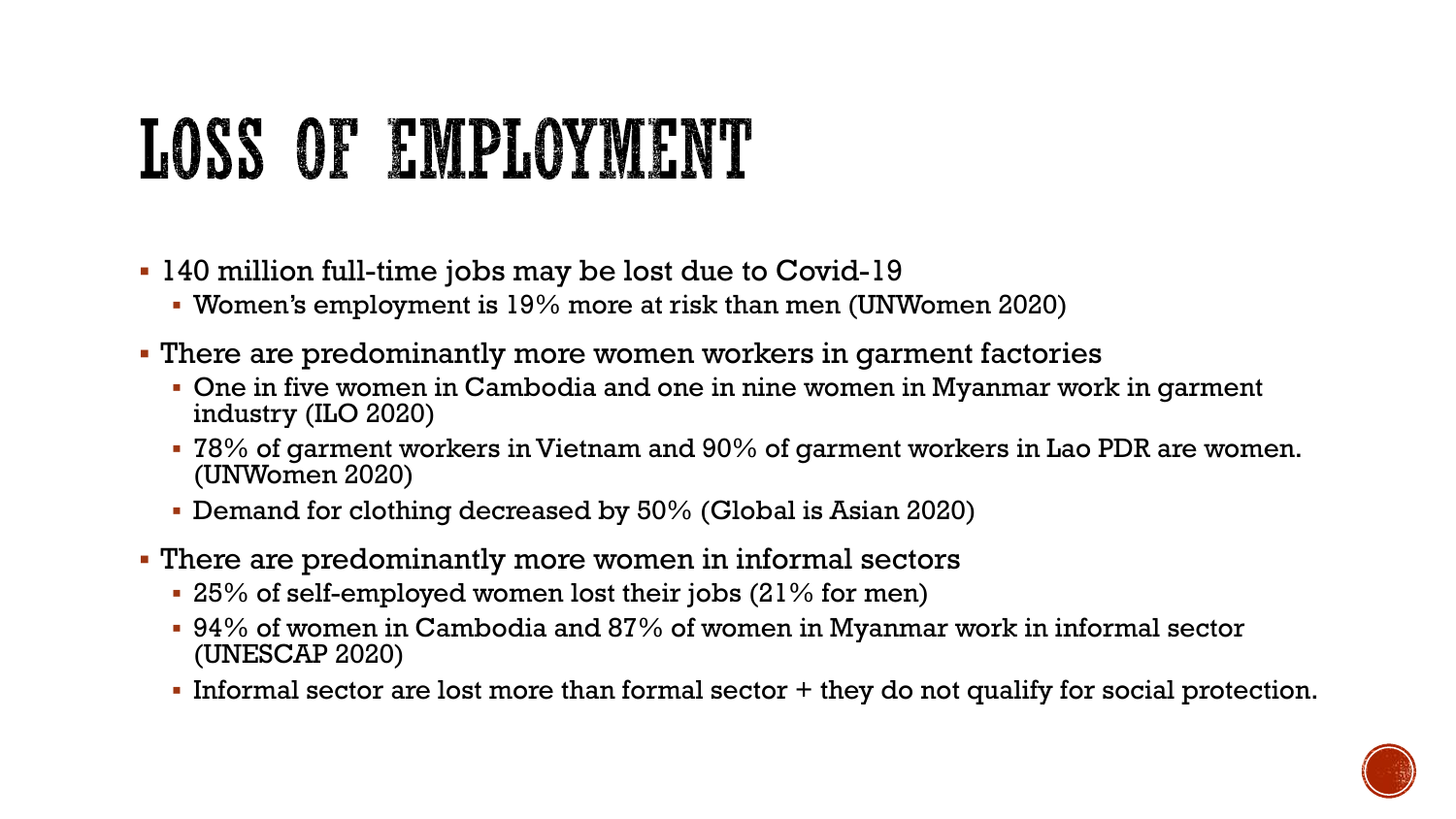- Women entrepreneurs
	- Women have more difficulty in accessing loan and other support because of their lack of access to assets
- Vulnerable sectors to lose jobs
	- Sex workers
	- Domestic workers

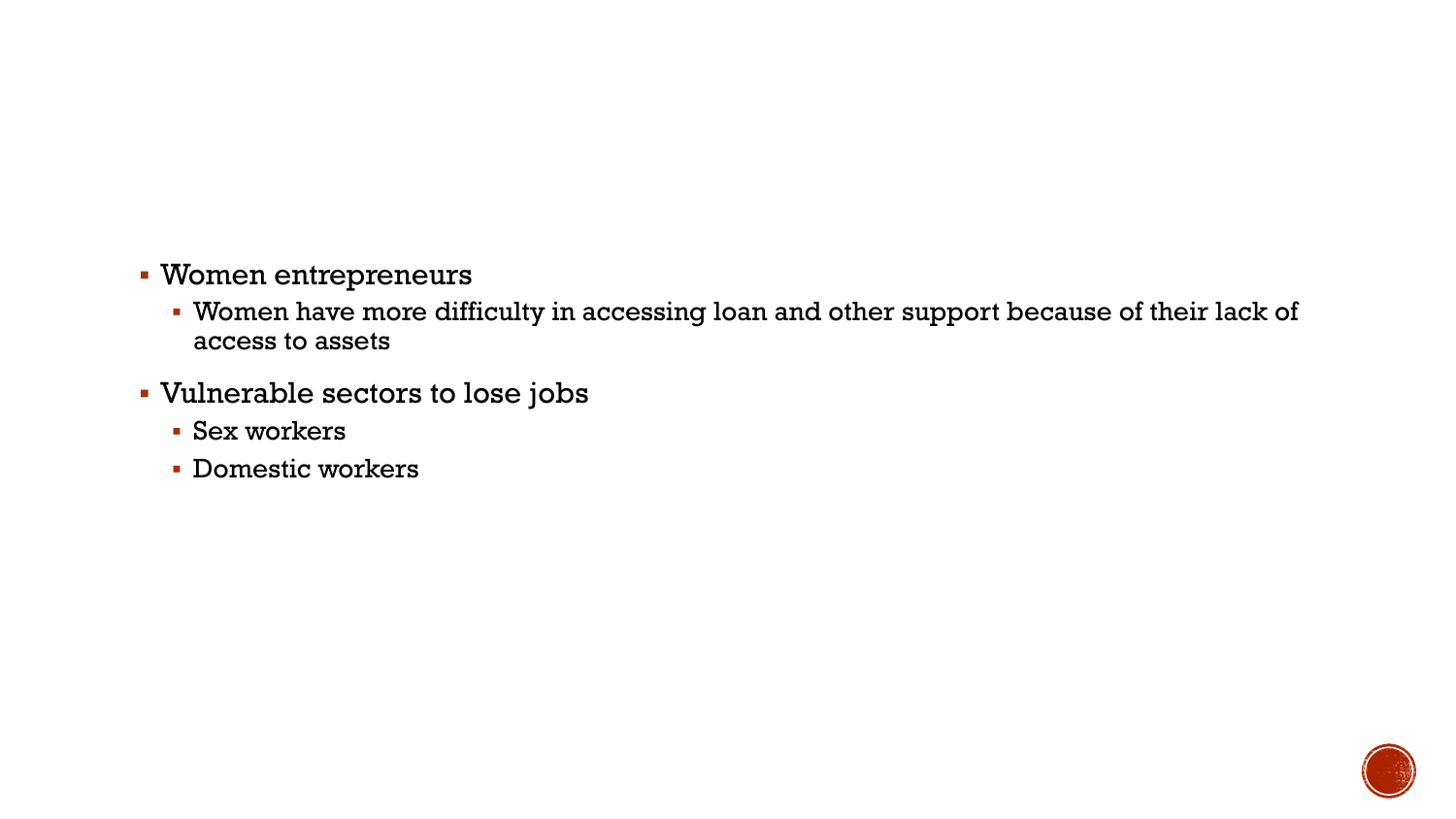## INCREASE IN DOMESTIC VIOLENCE

- 84% of women (79% of men) reported deterioration in mental health (Unicef et al. 2020)
- "Covid-19 pandemic has the potential to cause 15 million additional GBV cases worldwide for every additional three months of lockdown" (UN Population Fund). Or 20% increase in violence during lockdowns. (ESCAP 2020)
- Increased exposure to perpetrators during lockdown
- Stressful environment
- **EXEDEE FIRELE IS A LET ASSET IS EXELECT FIREL** Reduced support services

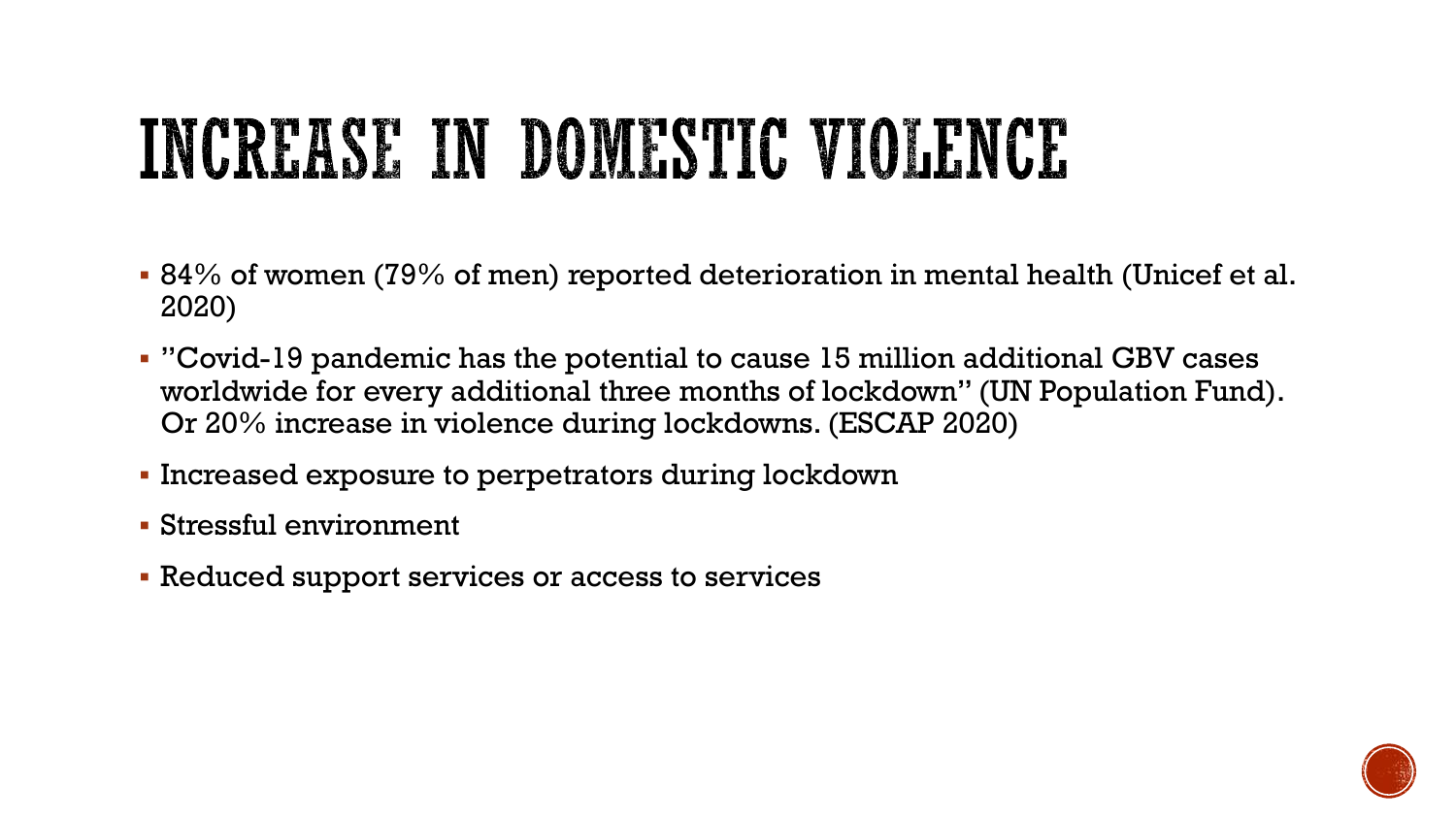- Child marriage
	- School closure  $\rightarrow$  girls having less access to outside
	- 50% of Household had children stopped attending school (ADB 2020)
	- **Myanmar**  $-52\%$  of children stopped going to school (Morgan and Trinh 2020)
- More time online leading to increased cyber harassment
	- Digital violence (unsolicited pictures, sexist comments, physical threats, stalking) (UNESCAP 2020)

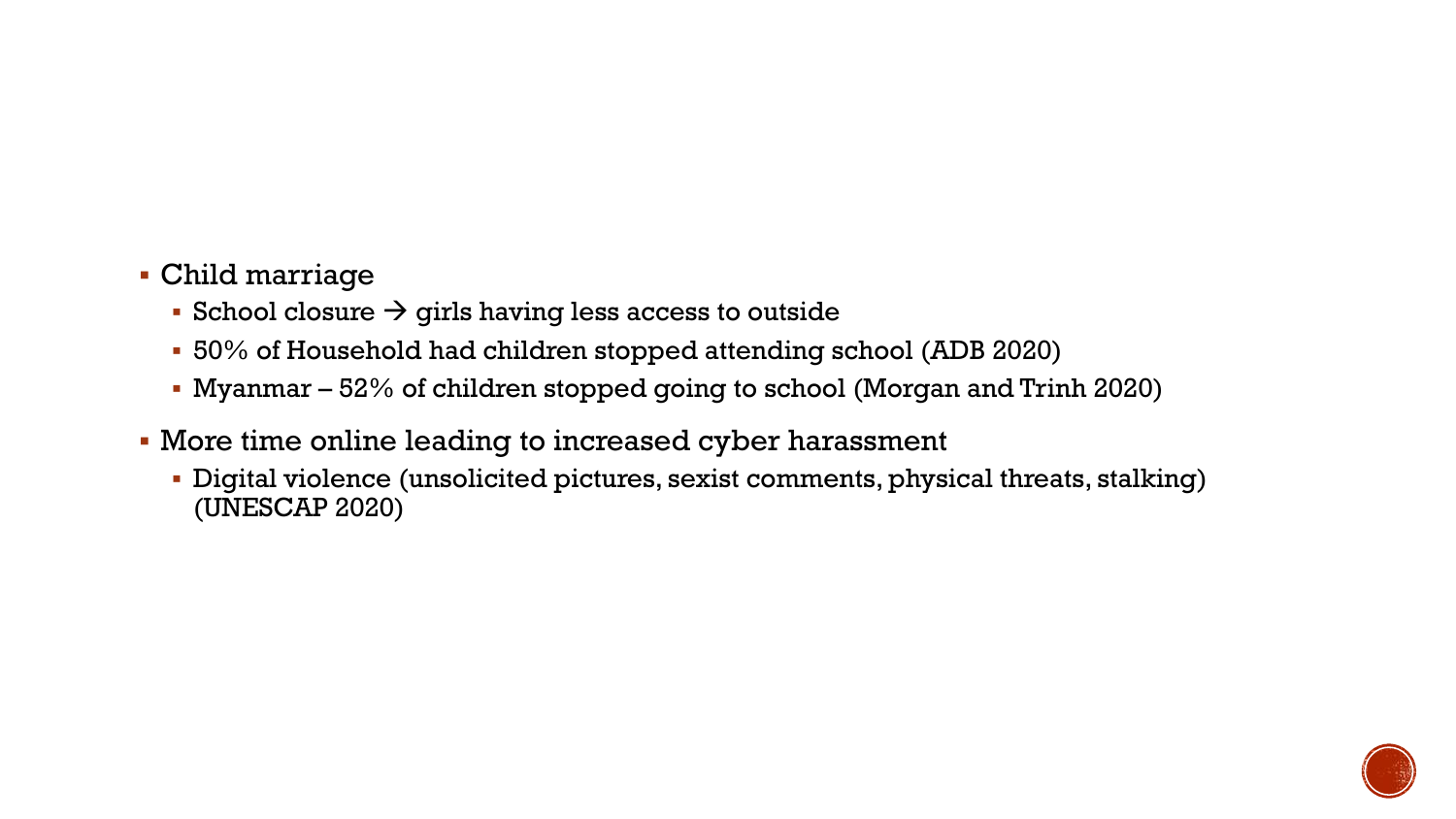# FOOD SECURITY

- **Decrease in consumption** 
	- 80% of those decreased food in Myanmar(Morgan and Trinh 2020)
- Fewer meals or less nutritious food.
	- In Bangladesh, 79% of women did not have enough food in June (70% for men) (ILO 2020)
- Women are responsible for managing household food
- Decrease in remittances because of return of migrants
	- More than 260,000 migrant workers returned from Thailand to Myanmar.
	- Reduced remittance income puts additional pressure for women to manage household.

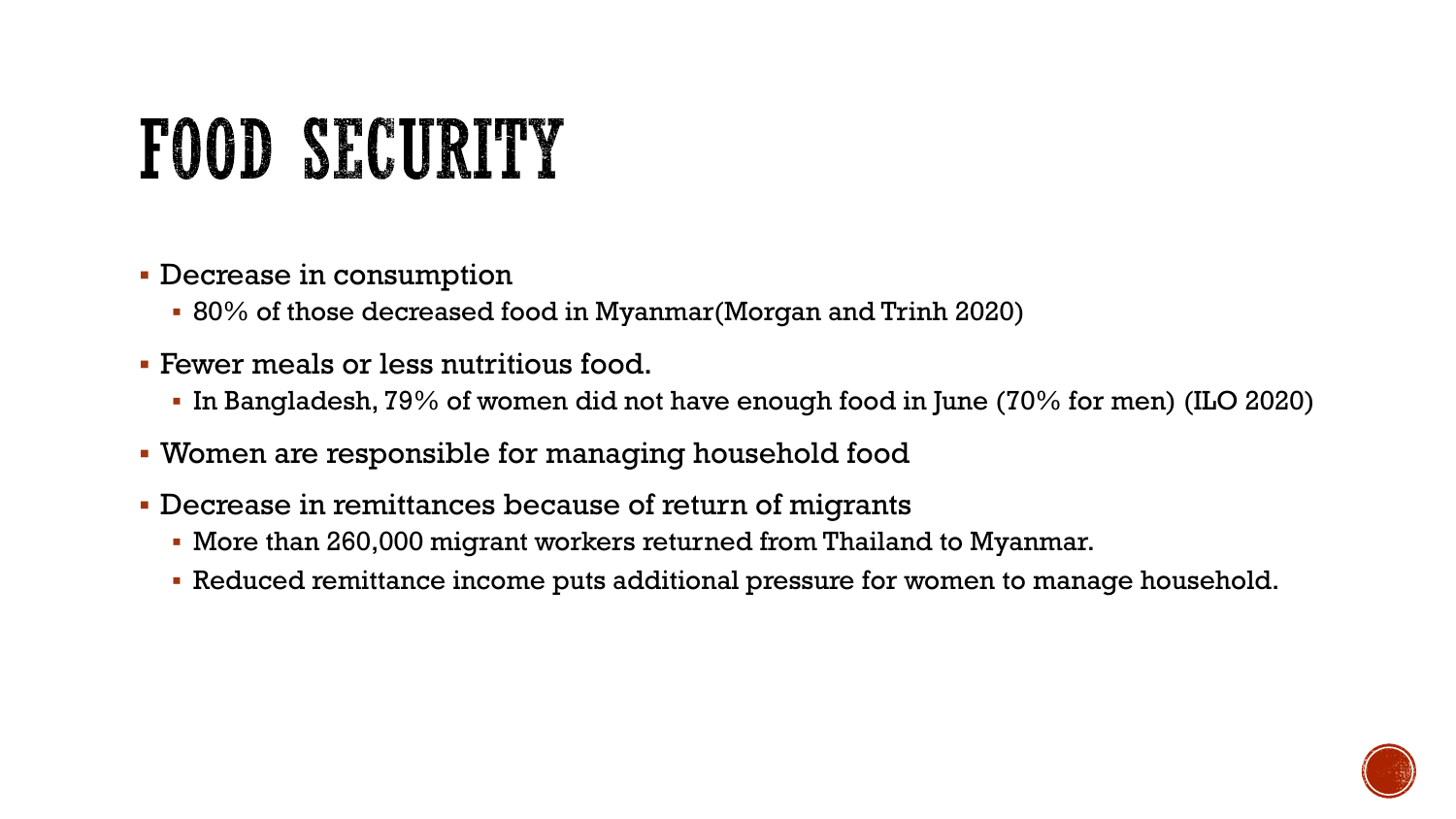### INCREASE IN WOMEN'S WORKLOAD

- 13% in increase in unpaid care work for women (ILO 2020)
- Increase in care burden
	- Daycare closed, schools closed
	- Taking care of the sick
	- Myanmar women noted child/elderly care as reasons for productivity loss, while men referred to increase in hours of work as the reason. (Hill et al. 2020)
- Unpaid domestic work
	- Women increased more than men  $\rightarrow$  daughters and sons increased more than husband (UNWomen 2020)

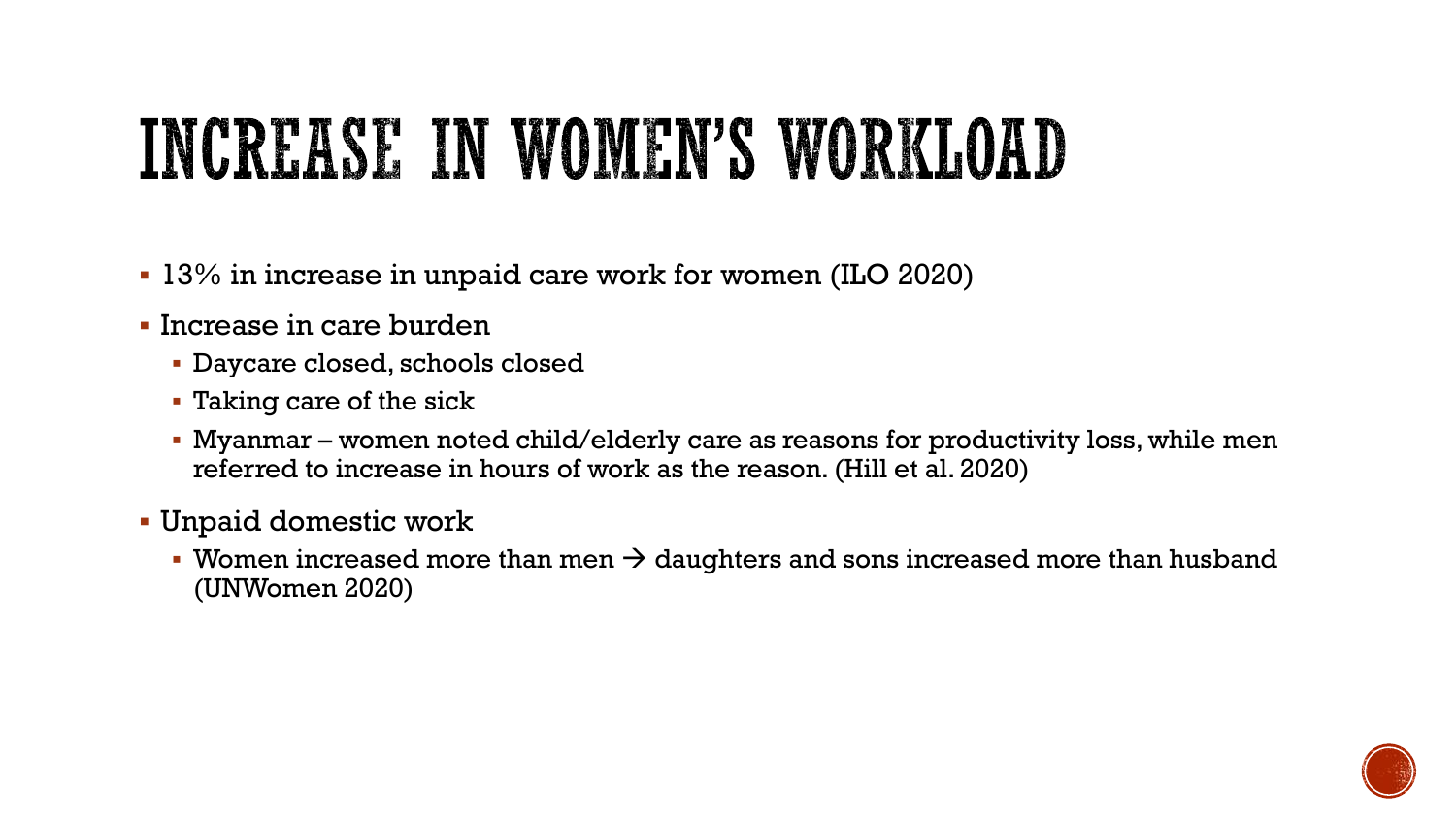## FRONTLINE WORKERS

- Healthcare workers
	- 70% of paid global health care workforce are women (UNWomen 2020)
	- **Gender pay gap in health sector is higher (28% compared to**  $16\%$  **overall)**
	- Community healthcare workers often not supported.
	- Bad working conditions and low wage did not improve
	- 8-38% of health workers suffer physical violence by patients or visitors (UNESCAP 2020)
	- **Example 2** Stigma because of their proximity to the sick

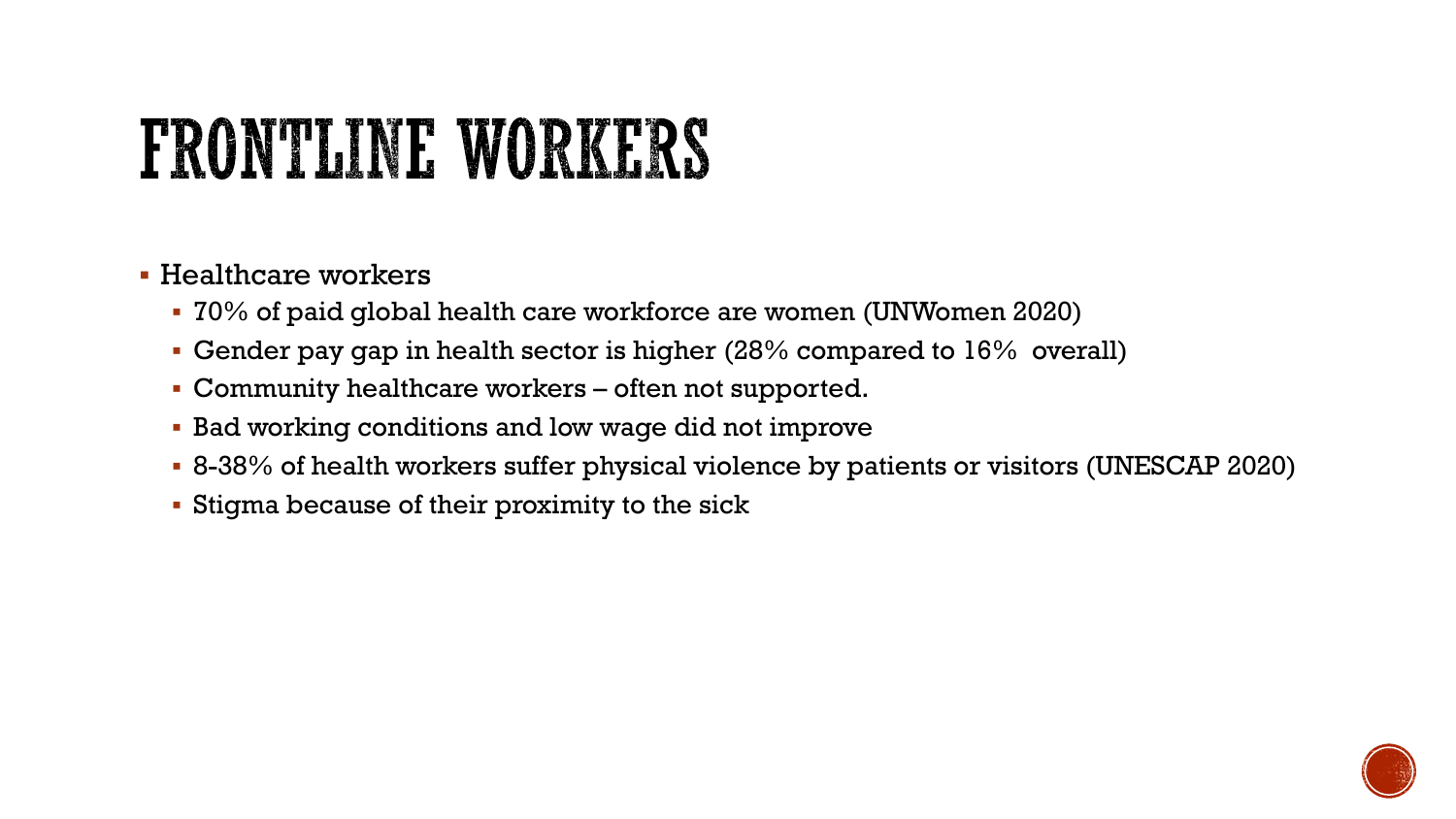# ACCESS TO SUPPORT

- Women have less access to phones
	- **E** Lower digital literacy
- Women have less access to medical services (UNWomen 2020)
	- More women than men are not able to seek medical care (Thailand and Cambodia)
- Women have less access to state support
	- Lack of registration/ asset  $\rightarrow$  cannot access state subsidized loan
	- $\blacksquare$  State support / cash transfer to household given to head of household
	- Tax based support (deferring tax payments Laos, Myanmar, Vietnam)  $\rightarrow$  do not benefit informal sector workers
- Support targeted for women focus on DV and childcare but less on economic opportunity
- **Less women in decision making**

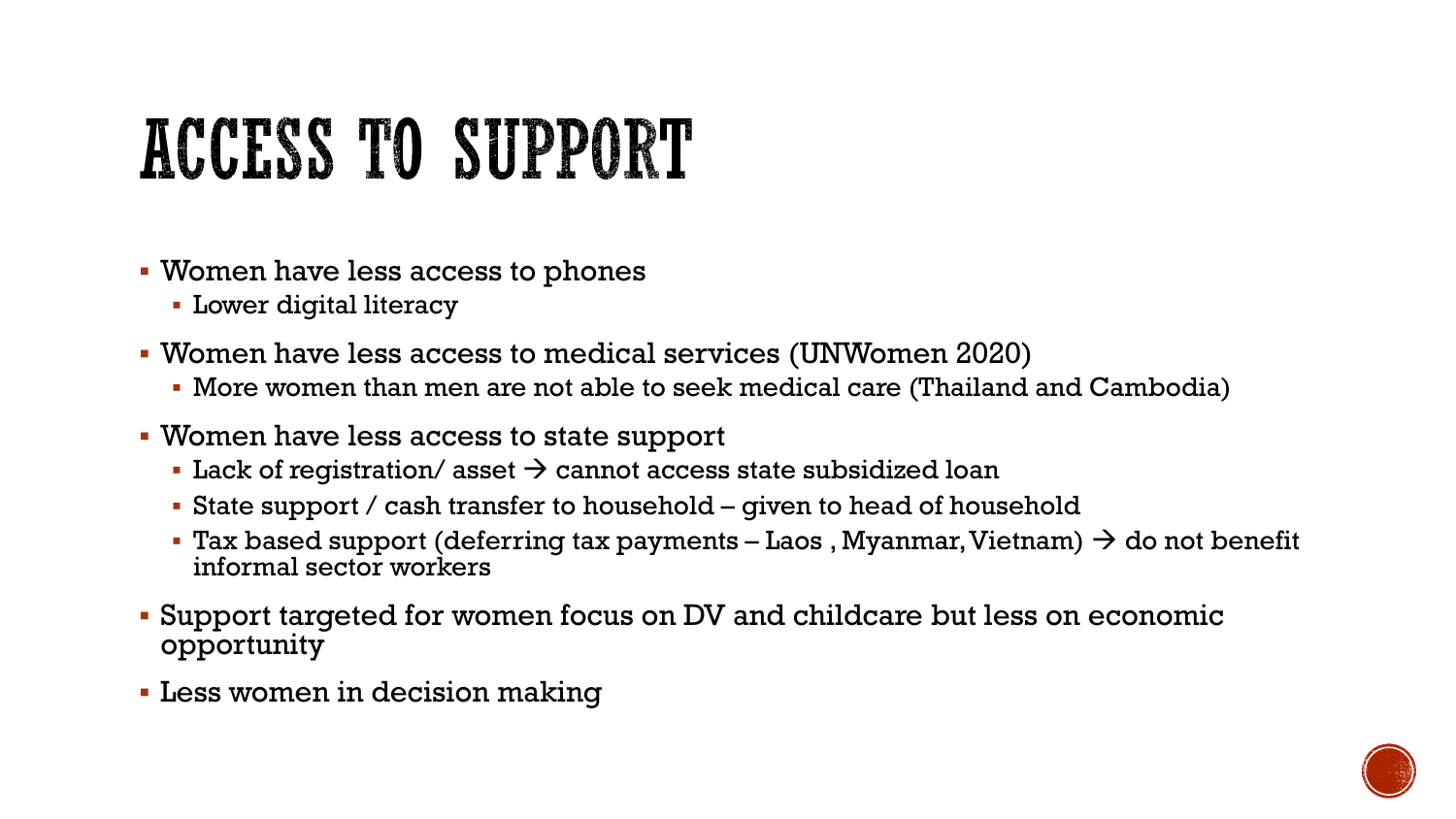## CONCLUSION

- Gendered effect can be for long term
	- Lost opportunity/ lost employment
	- Education, food
	- **Experience in violence**
- Women's absence in decision making positions is a problem
	- Involving women in research and policy making important
- Less data/ information on gender issues
	- Statistics on GBV
	- Gender disaggregated data including informal workers
	- Not only welfare but political and economic opportunities for women
	- How to change status of women workers –e.g. status of healthcare workers (paid/ unpaid)

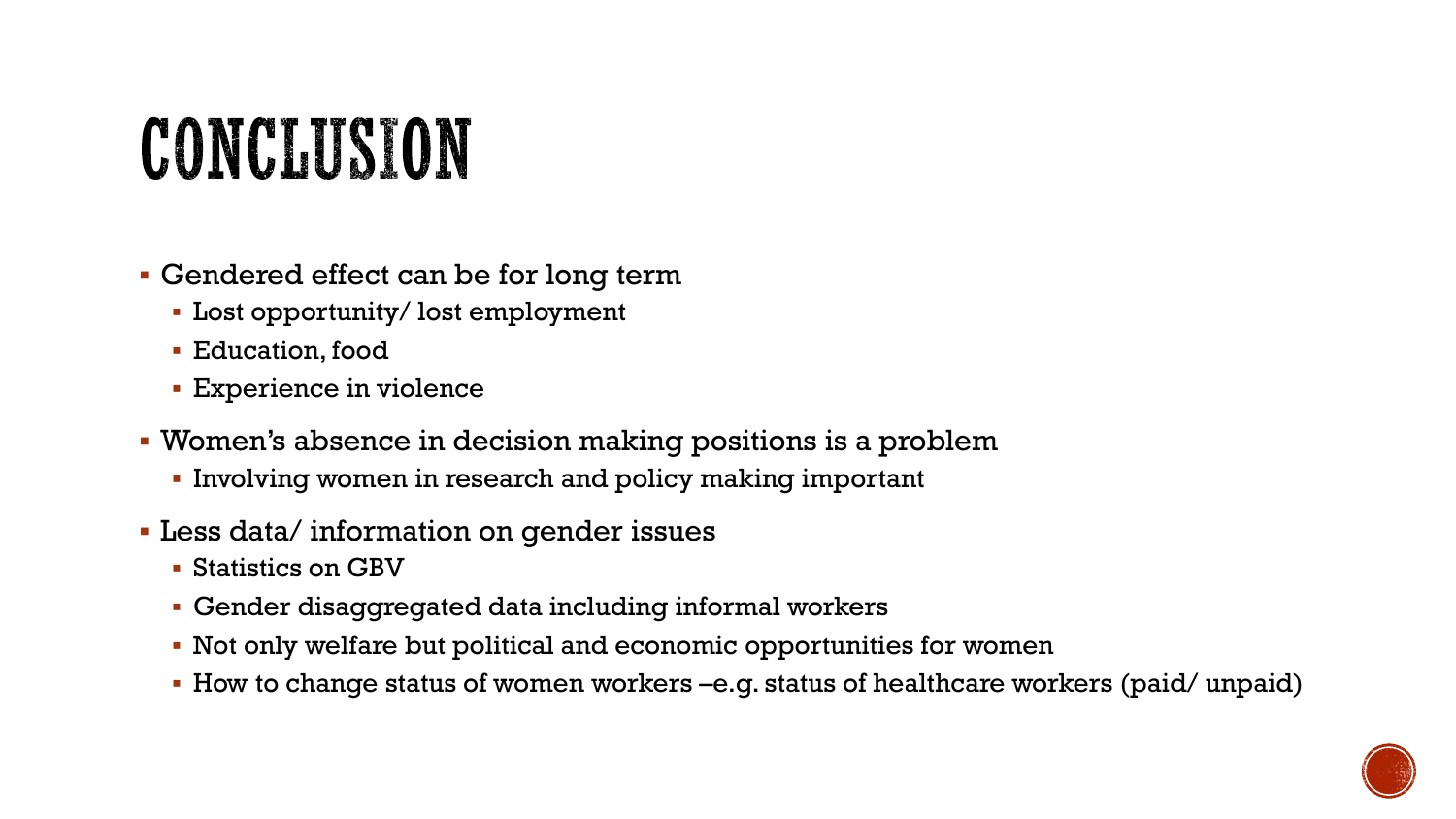#### REFERENCE

- Global is Asian (2020) The impact of Covid-19 on gender inequality in Asia.
- Hill, E. M. Baird, S. Seetahul (2020 "Myanmar and Covid-19: Impact on the private sector", The Australian Women's Working Future Project.
- ILO (2020) The supply chain ripple effect: How Covid-19 is affecting garment workers and factories in Asia and the Pacific, Research brief, October.
- Morgan, P and Long Q Trinh (2020) "Impact of Covid-19 Pandemic on households in ASEAN Economies", ADB Institute.
- Ragasa, C. and I Lambrecht (2020) "Covid-19 and the food system: setback or opportunity for gender equality?", *Food security, 12, 877-880.*
- UNESCAP (2020) The Covid-19 Pandemic and Violence Against Women in Asia and the Pacific.
- UNICEF, UNWomen, CARE (2020) Mekong Covid-19 rapid gender analysis.
- UNWomen (2020) Covid-19 and the care economy: immediate action and structural transformation for a gender-responsive recovery